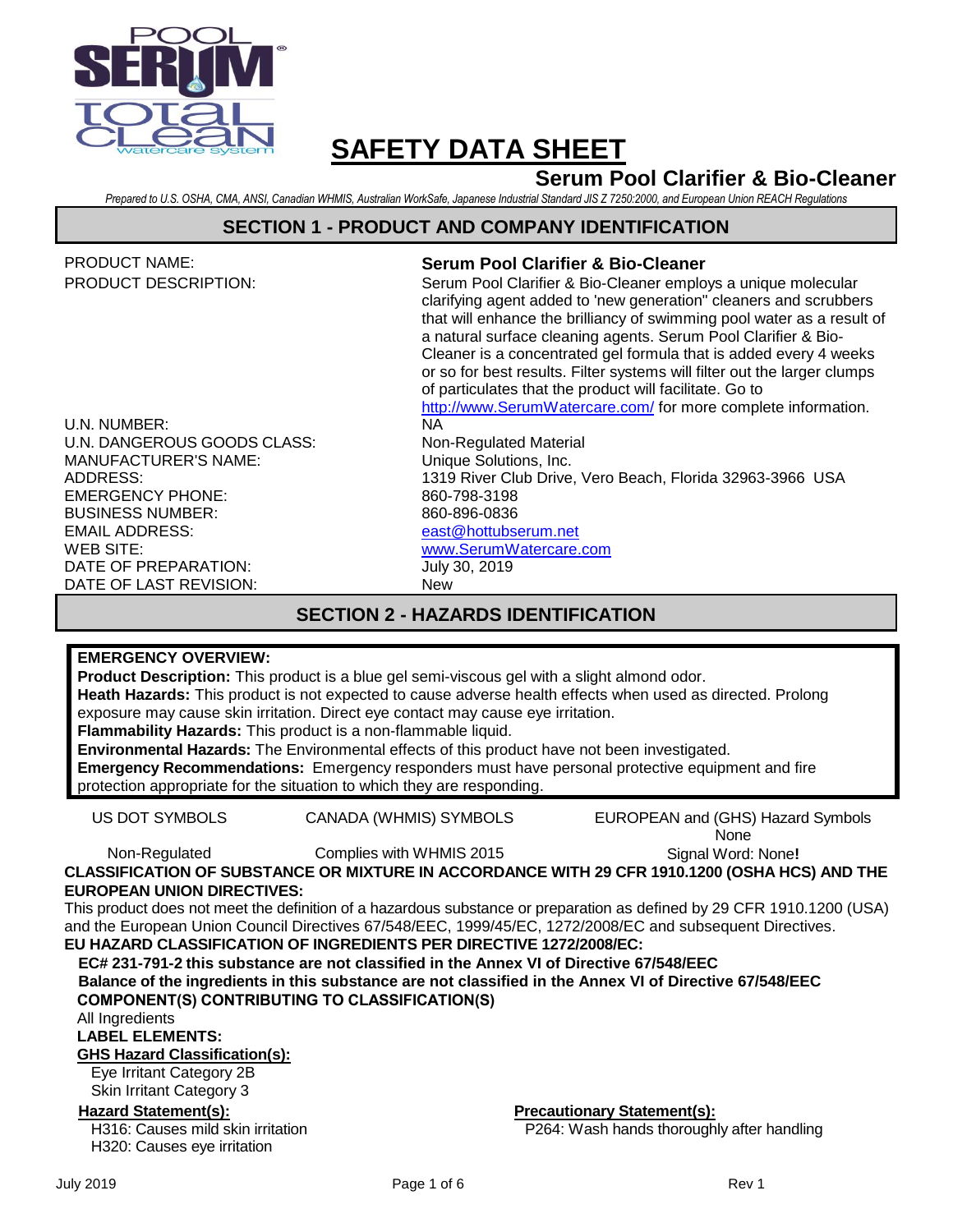

# **Serum Pool Clarifier & Bio-Cleaner**

#### **HEALTH HAZARDS OR RISKS FROM EXPOSURE:**

**ACUTE:** Exposure to this product may cause irritation of the eyes with redness and tearing. Prolonged or repeated exposure or contact with skin may cause irritation with redness. Ingestion may cause gastrointestinal irritation including pain, vomiting or diarrhea.

**CHRONIC:** None Known

**TARGET ORGANS:** ACUTE: Eye, Respiratory System, Skin CHRONIC: None Known

#### **SECTION 3 - COMPOSITION and INFORMATION ON INGREDIENTS**

| <b>HAZARDOUS INGREDIENTS:</b>                                                                                                                                  | CAS#              | <b>EINECS#</b>              | ICSC#      | WT <sub>%</sub> | <b>GHS HAZARD CLASSIFICATION(S);</b>                        |
|----------------------------------------------------------------------------------------------------------------------------------------------------------------|-------------------|-----------------------------|------------|-----------------|-------------------------------------------------------------|
| Water                                                                                                                                                          | 7732-18-5         | 231-791-2                   | Not Listed | $45 - 55%$      | Not Classified                                              |
| <b>Proprietary Mixture</b>                                                                                                                                     | Proprietary       | Not Found in<br><b>ESIS</b> | Not Listed | $45 - 55%$      | H316: Skin Irritation Cat 3, H320: Eye Irritation<br>Cat 2B |
| Colorant (Blue)                                                                                                                                                | Non-<br>Hazardous | Not Listed                  | Not Listed | $< 0.1\%$       | Not Classified                                              |
| Balance of other ingredients are non-hazardous or less than 1% in concentration (or 0.1% for<br>carcinogens, reproductive toxins, or respiratory sensitizers). |                   |                             |            |                 |                                                             |

NOTE: This product has been classified in accordance with the hazard criteria of OSHA 29CFR1910.1200 and the SDS contains all the information required by the CPR, EU Directives and the Japanese Industrial Standard *JIS Z 7250: 2000*.

### **SECTION 4 - FIRST-AID MEASURES**

- **EYE CONTACT:** If product enters the eyes, open eyes while under gentle running water for at least 15 minutes. Remove contact lenses if present. Seek medical attention if blurred vision occurs or irritation persists.
- **SKIN CONTACT:** Wash skin thoroughly after handling. Seek medical attention if irritation develops and persists. Remove contaminated clothing. Launder before re-use.
- **INHALATION:** If breathing becomes difficult, remove victim to fresh air. If necessary, use artificial respiration to support vital functions. Seek medical attention if breathing dificulty continues.
- **INGESTION:** If product is swallowed, call physician or poison control center for most current information. If professional advice is not available, do not induce vomiting. Never induce vomiting or give diluents (milk or water) to someone who is unconscious, having convulsions, or who cannot swallow. Seek medical advice. Take a copy of the label and/or SDS with the victim to the health professional.

**MEDICAL CONDITIONS AGGRAVATED BY EXPOSURE:** Pre-existing skin problems may be aggravated by prolonged exposure to this product.

**RECOMMENDATIONS TO PHYSICIANS:** Treat symptoms and reduce over-exposure.

#### **SECTION 5 - FIRE-FIGHTING MEASURES**

| <b>FLASH POINT:</b><br><b>AUTOIGNITION TEMPERATURE:</b><br><b>FLAMMABLE LIMITS (in air by volume, %):</b><br><b>FIRE EXTINGUISHING MATERIALS:</b><br><b>UNUSUAL FIRE AND EXPLOSION HAZARDS:</b> | Non-Flammable<br>Not Applicable<br>Lower (LEL):<br><b>NA</b><br>Upper (UEL): NA<br>Dry chemical, foam, carbon dioxide or water fog.<br>Water based solution that is not expected to be a fire or explosion<br>hazard. Irritating and toxic gases or fumes may be released during a<br>fire. |
|-------------------------------------------------------------------------------------------------------------------------------------------------------------------------------------------------|---------------------------------------------------------------------------------------------------------------------------------------------------------------------------------------------------------------------------------------------------------------------------------------------|
| <b>Explosion Sensitivity to Mechanical Impact:</b>                                                                                                                                              | No                                                                                                                                                                                                                                                                                          |
| <b>Explosion Sensitivity to Static Discharge:</b>                                                                                                                                               | No.                                                                                                                                                                                                                                                                                         |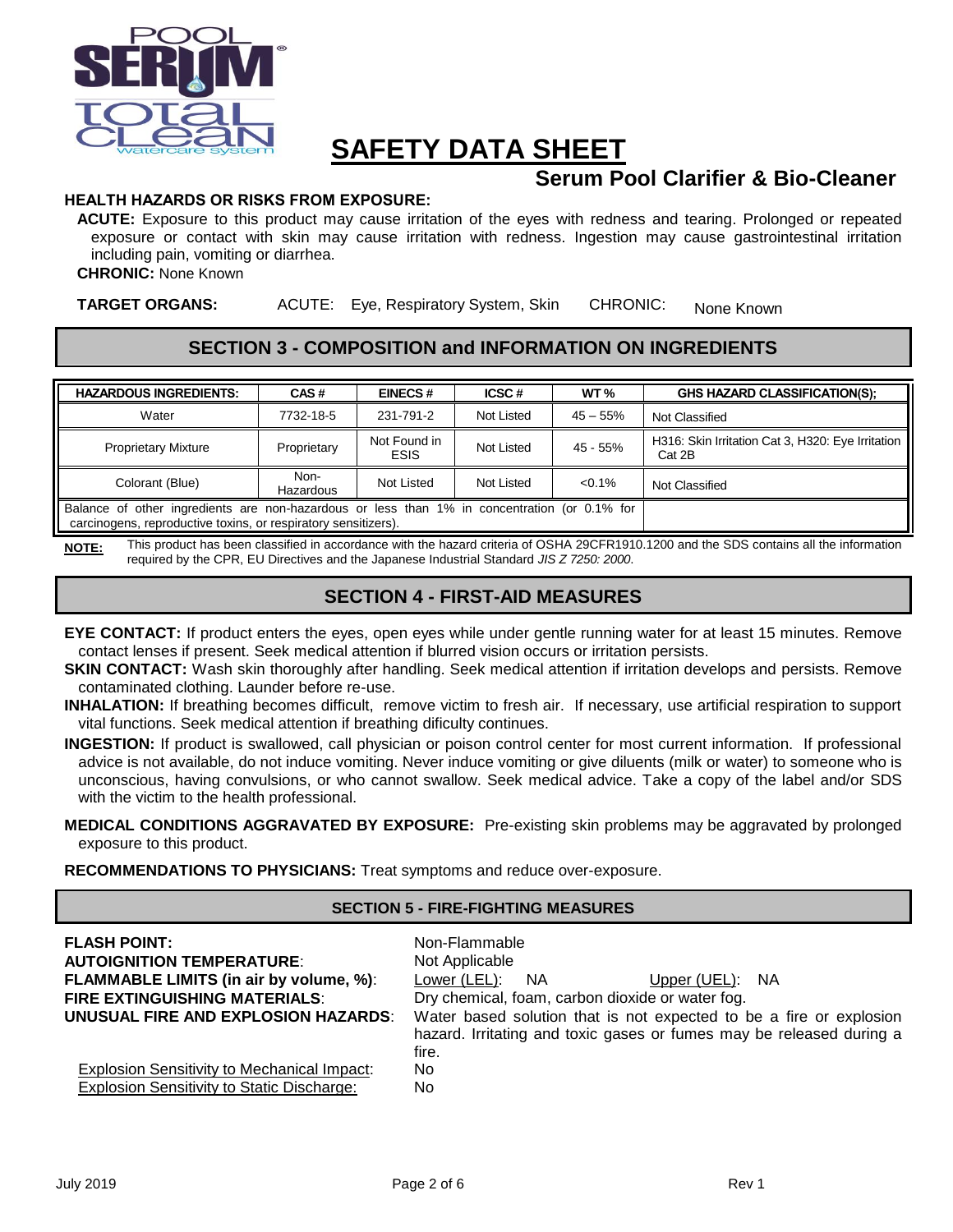

# **Serum Pool Clarifier & Bio-Cleaner**

**SPECIAL FIRE-FIGHTING PROCEDURES**: Incipient fire responders should wear eye protection. Structural firefighters must wear Self-Contained Breathing Apparatus and full protective equipment. Isolate materials not yet involved in the fire and protect personnel. Move containers from fire area if this can be done without risk; otherwise, cool with carefully applied water spray. If possible, prevent runoff water from entering storm drains, bodies of water, or other environmentally sensitive area.





**Hazard Scale: 0** = Minimal **1** = Slight **2** = Moderate **3** = Serious **4** = Severe \* = Chronic hazard

### **SECTION 6 - ACCIDENTAL RELEASE MEASURES**

**SPILLS:** Dispose of in accordance with applicable Federal, State, and local procedures (see Section 13, Disposal Considerations).

### **SECTION 7 - HANDLING and STORAGE**

**WORK PRACTICES AND HYGIENE PRACTICES:** Wash thoroughly after handling this product. **STORAGE AND HANDLING PRACTICES:** Product should be stored in original containers under normal conditions

### **SECTION 8 - EXPOSURE CONTROLS - PERSONAL PROTECTION**

#### **EXPOSURE LIMITS/GUIDELINES:**

| <b>Chemical Name</b>       | CAS#        | <b>TWA</b><br><b>ACGIH</b> | <b>TWA</b><br>OSHA |
|----------------------------|-------------|----------------------------|--------------------|
| Water                      | 7732-18-5   | Not Listed                 | Not Listed         |
| <b>Proprietary Mixture</b> | Proprietarv | <b>Not Listed</b>          | Not Listed         |

Currently, International exposure limits are not established for the components of this product. Please check with competent authority in each country for the most recent limits in place.

**VENTILATION AND ENGINEERING CONTROLS:** Use with adequate ventilation to ensure exposure levels are maintained below the limits provided below. Use local exhaust ventilation to control airborne mist/vapor/dust. Ensure eyewash/safety shower stations are available near areas where this product is used.

*The following information on appropriate Personal Protective Equipment is provided to assist employers in complying*  with OSHA regulations found in 29 CFR Subpart I (beginning at 1910.132) or equivalent standard of Canada, or *standards of EU member states (including EN 149 for respiratory PPE, and EN 166 for face/eye protection), and those of Japan. Please reference applicable regulations and standards for relevant details.*

**RESPIRATORY PROTECTION:** Maintain airborne contaminant concentrations below guidelines listed above, if applicable. If necessary, use only respiratory protection authorized in the U.S. Federal OSHA Respiratory Protection Standard (29 CFR 1910.134), equivalent U.S. State standards, Canadian CSA Standard Z94.4-93, the European Standard EN149, or EU member states.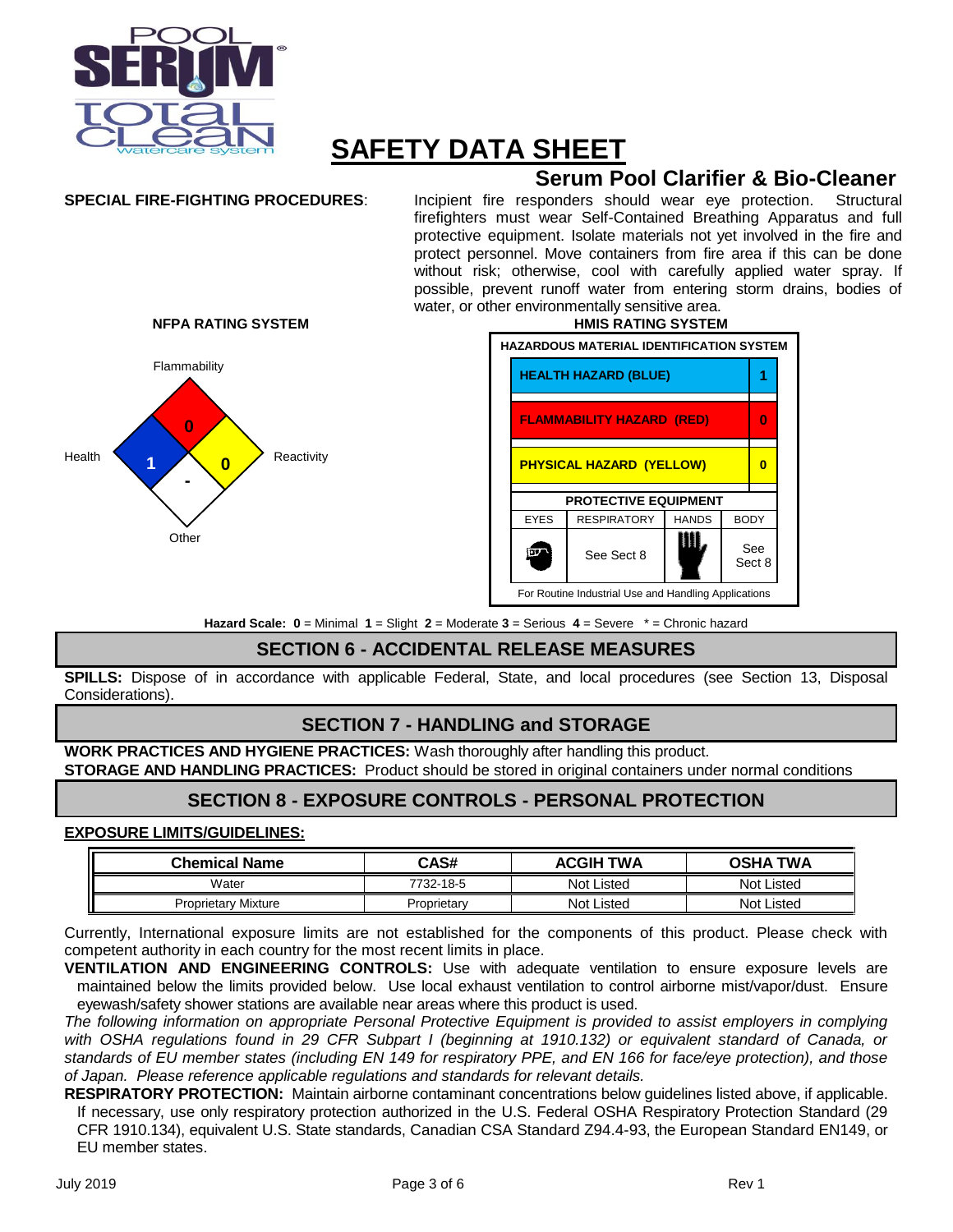

## **Serum Pool Clarifier & Bio-Cleaner**

**EYE PROTECTION:** Splash goggles or safety glasses with side shields recommended where splashing is possible.If necessary, refer to U.S. OSHA 29 CFR 1910.133, Canadian Standards, and the European Standard EN166, Australian Standards, or relevant Japanese Standards.

**HAND PROTECTION:** Compatible protective gloves recommended as appropriate for task. Wash hands after removing gloves. If necessary, refer to U.S. OSHA 29 CFR 1910.138, the European Standard DIN EN 374, the appropriate Standards of Canada, Australian Standards, or relevant Japanese Standards.

**BODY PROTECTION:** Use body protection appropriate to prevent contact (e.g. lab coat, overalls). If necessary, refer to appropriate Standards of Canada, or appropriate Standards of the EU, Australian Standards, or relevant Japanese **Standards** 

#### **SECTION 9 - PHYSICAL and CHEMICAL PROPERTIES**

**PHYSICAL STATE:** Semi-viscous gel **APPEARANCE & ODOR:** Blue semi-viscous gel with an organic odor. **ODOR THRESHOLD (PPM):** Not Available **VAPOR PRESSURE (mmHg):** Not Available **VAPOR DENSITY (AIR=1):** Not Available **EVAPORATION RATE (nBuAc = 1):** Not Available **BOILING POINT (C°):** 212°F **FREEZING POINT (C°):** Not Available **pH:** 9.0 – 9.9 **SPECIFIC GRAVITY 20°C: (WATER =1)** 1.0 **SOLUBILITY IN WATER (%)** Complete **VOC:** <0.1

### **SECTION 10 - STABILITY and REACTIVITY**

**STABILITY:** Product is stable

**DECOMPOSITION PRODUCTS:** When heated to decomposition this product produces Oxides of carbon (COx). **MATERIALS WITH WHICH SUBSTANCE IS INCOMPATIBLE:** Strong oxidizing agents, and reducing agents. **HAZARDOUS POLYMERIZATION:** Will not occur.

**CONDITIONS TO AVOID:** Contact with incompatible materials, extreme temperatures and freezing conditions.

### **SECTION 11 - TOXICOLOGICAL INFORMATION**

**TOXICITY DATA:** Toxicity data not available for mixture:

**SUSPECTED CANCER AGENT:** None of the ingredients are found on the following lists: FEDERAL OSHA Z LIST, NTP, CAL/OSHA, IARC and therefore is not considered to be, nor suspected to be a cancer-causing agent by these agencies.

**IRRITANCY OF PRODUCT:** Contact with this product is not expected to be irritating to exposed skin and/or eyes. **SENSITIZATION OF PRODUCT:** This product is not considered a sensitizer.

**REPRODUCTIVE TOXICITY INFORMATION:** No data available

**SPECIFIC TARGET ORGAN TOXICITY – SINGLE EXPOSURE:** Possible skin irritation with prolonged exposure.

**SPECIFIC TARGET ORGAN TOXICITY – REPEATED EXPOSURE:** None known

**ASPIRATION HAZARD:** None

### **SECTION 12 - ECOLOGICAL INFORMATION**

#### **ALL WORK PRACTICES MUST BE AIMED AT ELIMINATING ENVIRONMENTAL CONTAMINATION. ENVIRONMENTAL STABILITY:** No Data available at this time.

**EFFECT OF MATERIAL ON PLANTS or ANIMALS:** No evidence is currently available on this product's effects on plants or animals.

**EFFECT OF CHEMICAL ON AQUATIC LIFE:** No evidence is currently available on this product's effects on aquatic life.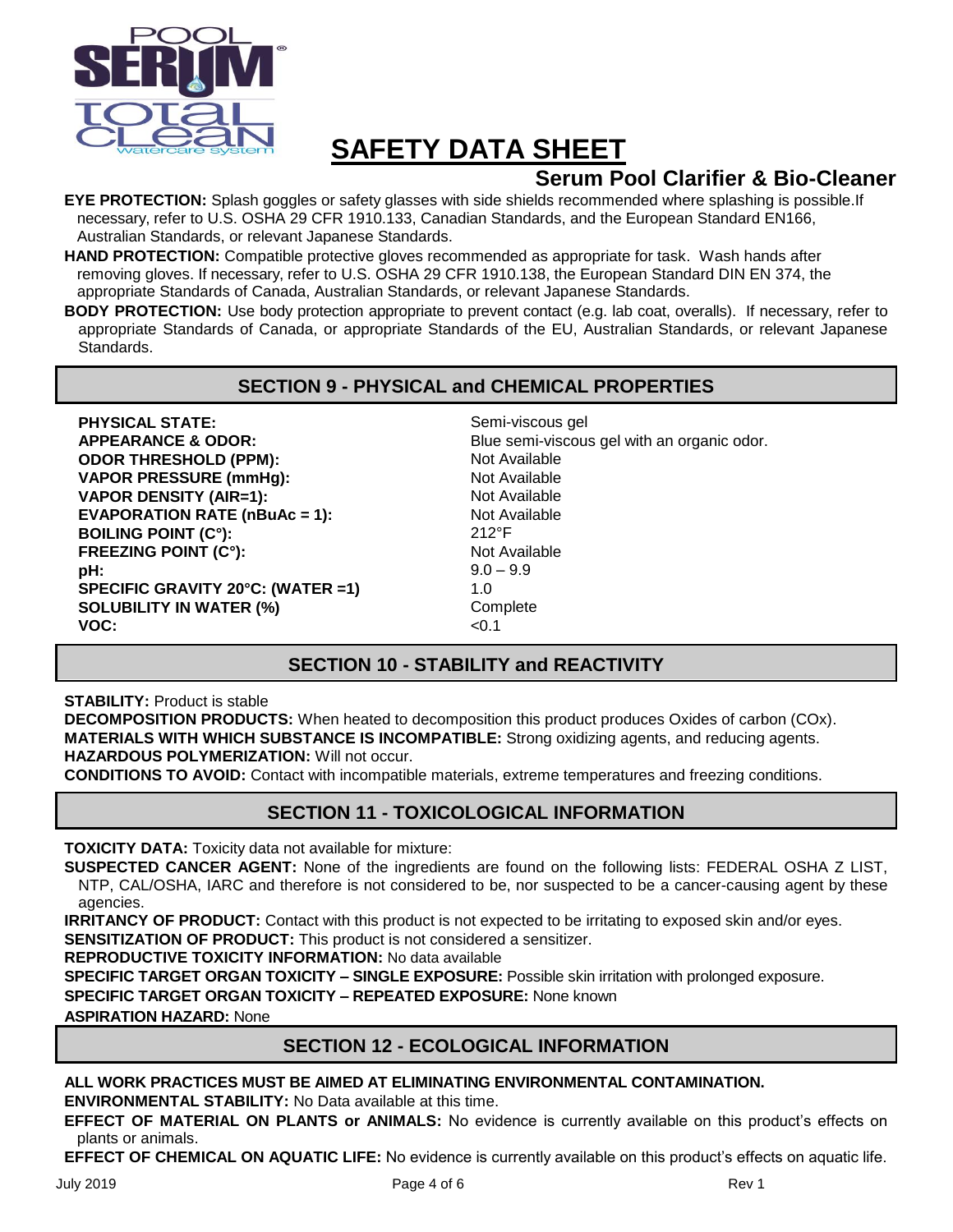

## **Serum Pool Clarifier & Bio-Cleaner**

### **SECTION 13 - DISPOSAL CONSIDERATIONS**

**PREPARING WASTES FOR DISPOSAL:** Waste disposal must be in accordance with appropriate Federal, State, and local regulations, those of Canada, Australia, EU Member States and Japan.

#### **SECTION 14 - TRANSPORTATION INFORMATION**

#### **US DOT; IATA; IMO; ADR:**

**THIS PRODUCT IS NOT HAZARDOUS AS DEFINED BY 49 CFR 172.101 BY THE U.S. DEPARTMENT OF TRANSPORTATION.**

**PROPER SHIPPING NAME:** Non-Regulated Material

**HAZARD CLASS NUMBER and DESCRIPTION:** None

**UN IDENTIFICATION NUMBER:** None

**PACKING GROUP:** None

**DOT LABEL(S) REQUIRED:** None

#### **NORTH AMERICAN EMERGENCY RESPONSE GUIDEBOOK NUMBER (2004):** NA

**MARINE POLLUTANT:** None of the ingredients are classified by the DOT as a Marine Pollutant (as defined by 49 CFR 172.101, Appendix B)

U.S. DEPARTMENT OF TRANSPORTATION (DOT) SHIPPING REGULATIONS:

This product is not classified as dangerous goods, per U.S. DOT regulations, under 49 CFR 172.101.

TRANSPORT CANADA, TRANSPORTATION OF DANGEROUS GOODS REGULATIONS:

This product is not classified as Dangerous Goods, per regulations of Transport Canada.

INTERNATIONAL AIR TRANSPORT ASSOCIATION (IATA):

This product is not classified as Dangerous Goods, by rules of IATA:

INTERNATIONAL MARITIME ORGANIZATION (IMO) DESIGNATION:

This product is not classified as Dangerous Goods by the International Maritime Organization.

EUROPEAN AGREEMENT CONCERNING THE INTERNATIONAL CARRIAGE OF DANGEROUS GOODS BY ROAD (ADR):

This product is not classified by the United Nations Economic Commission for Europe to be dangerous goods.

#### **SECTION 15 - REGULATORY INFORMATION**

#### **UNITED STATES REGULATIONS**

**SARA REPORTING REQUIREMENTS:** This product is subject to the reporting requirements of Sections 302, 304 and 313 of Title III of the Superfund Amendments and Reauthorization Act., as follows: None

**TSCA:** All components in this product are listed on the US Toxic Substances Control Act (TSCA) inventory of chemicals.

#### **SARA 311/312:**

Acute Health: Yes Chronic Health: No Fire: No Reactivity: No

**U.S. SARA THRESHOLD PLANNING QUANTITY:** There are no specific Threshold Planning Quantities for this product. The default Federal MSDS submission and inventory requirement filing threshold of 10,000 lb (4,540 kg) may apply, per 40 CFR 370.20.

**U.S. CERCLA REPORTABLE QUANTITY (RQ):** None

**CALIFORNIA SAFE DRINKING WATER AND TOXIC ENFORCEMENT ACT (PROPOSITION 65):** This product does not contain ingredient(s) are on the California Proposition 65 lists.

#### **CANADIAN REGULATIONS:**

**CANADIAN DSL/NDSL INVENTORY STATUS:**All of the components of this product are on the DSL Inventory

**CANADIAN ENVIRONMENTAL PROTECTION ACT (CEPA) PRIORITIES SUBSTANCES LISTS:** No component of this product is on the CEPA First Priorities Substance Lists.

**CANADIAN WHMIS CLASSIFICATION and SYMBOLS:** Complies with WHMIS 2015